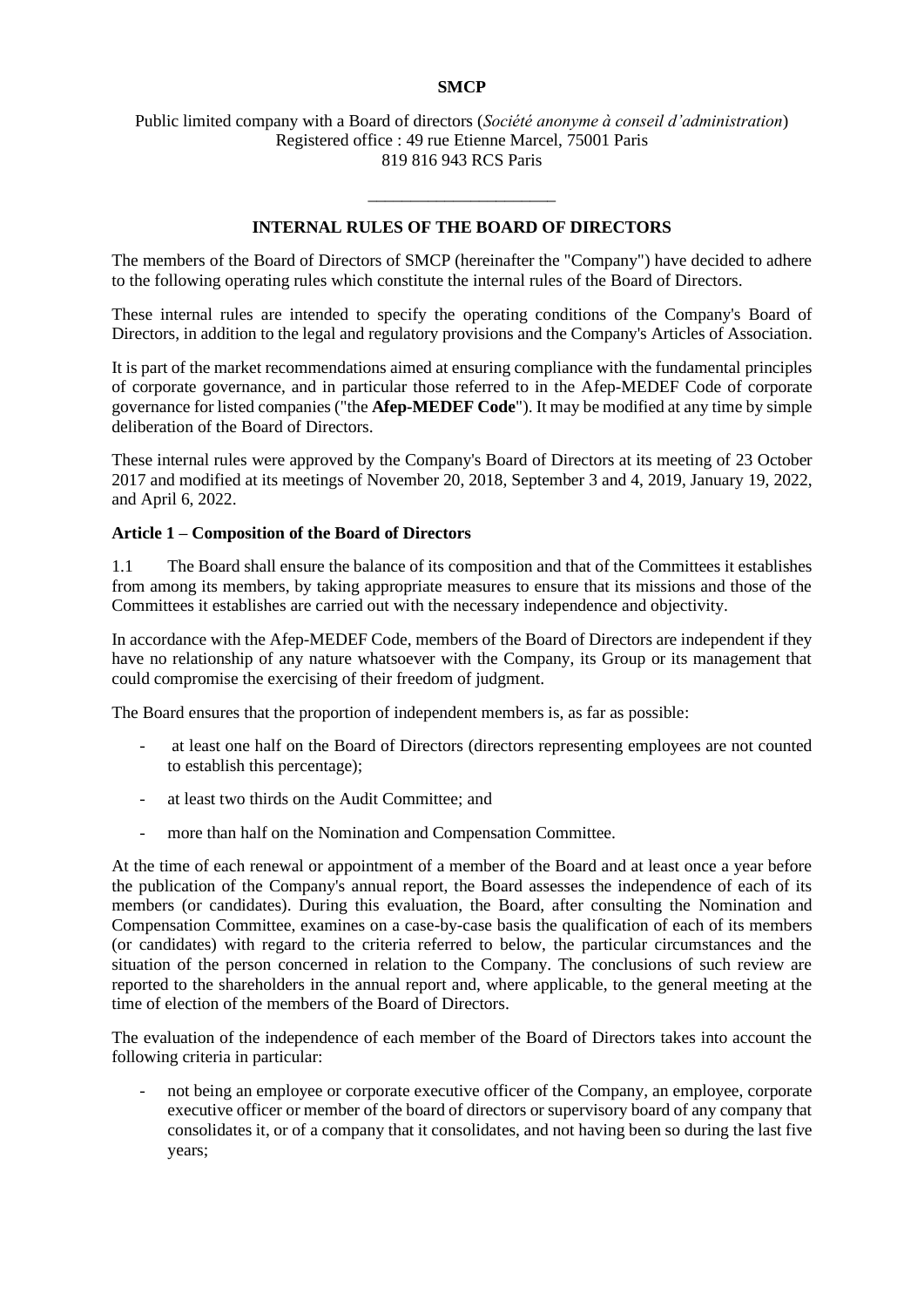- not being a corporate executive officer of a company in which the Company directly or indirectly holds an office as a member of the Board of Directors or Supervisory Board or in which an employee appointed as such or a corporate executive officer of the Company (currently or having been for less than five years) holds an office as a member of the Board of Directors;
- not being a significant customer, supplier, corporate banker or investment banker of the Company or its Group or for which the Company or its Group represents a significant part of the business (or being directly or indirectly linked to such a person); the assessment of whether or not the relationship with the Company or the Group is significant is discussed by the Board and the criteria that led to this assessment are set out in the universal registration document.
- − having no close family ties with a corporate officer of the Company;
- − not having been an auditor of the Company during the last five years;
- − not having been a member of the Board of Directors for more than twelve years.

For Board members holding ten percent or more of the share capital or voting rights of the Company, or representing a legal entity holding such a share, the Board, on the report of the Nomination and Compensation Committee, determines whether to qualify a member as independent, taking special account of the composition of the Company's share capital and the existence of a potential conflict of interest.

The Board may consider that a member of the Board, although meeting the above criteria, should not qualify as independent in view of his particular situation or that of the Company, having regard to his shareholding or for any other reason. Conversely, the Board may consider that a Board member who does not meet the above criteria is nevertheless independent.

Each qualified independent member shall inform the Chairman, as soon as he becomes aware of any change in his personal situation with regard to these same criteria.

1.2 The term of office of the members of the Board shall be four years. By way of exception, the ordinary general meeting of shareholders may appoint certain directors for a term of less than four (4) years or, as the case may be, reduce the term of office of one or more directors, in order to allow a staggered renewal of terms of office of members of the Board.

In the event of a vacancy due to death, age limit or resignation, the Board may make temporary appointments under the conditions provided by law. A member of the Board appointed to replace another whose term of office has not expired shall remain in office only for the remainder of the term of his predecessor.

1.3 The Board elects a Chairman from among its members who are private individuals, for a term not exceeding his term of office as a Board member. He is responsible in particular for convening the Board and chairing its debates.

1.4 The Board may decide to set up permanent or temporary committees from among its members, intended to facilitate the proper functioning of the Board and to contribute effectively to the preparation of its decisions.

Such committees are, under the responsibility of the Board, responsible for studying matters submitted for their consideration by the Board or its Chairman in preparation for the Board's work and decisions. The composition, powers and operating conditions of such committees shall be specified by rules of procedure specific to each committee, adopted by the committee concerned and approved by the Board.

To date, the Board has established the following standing committees: (i) an Audit Committee and (ii) a Nomination and Compensation Committee.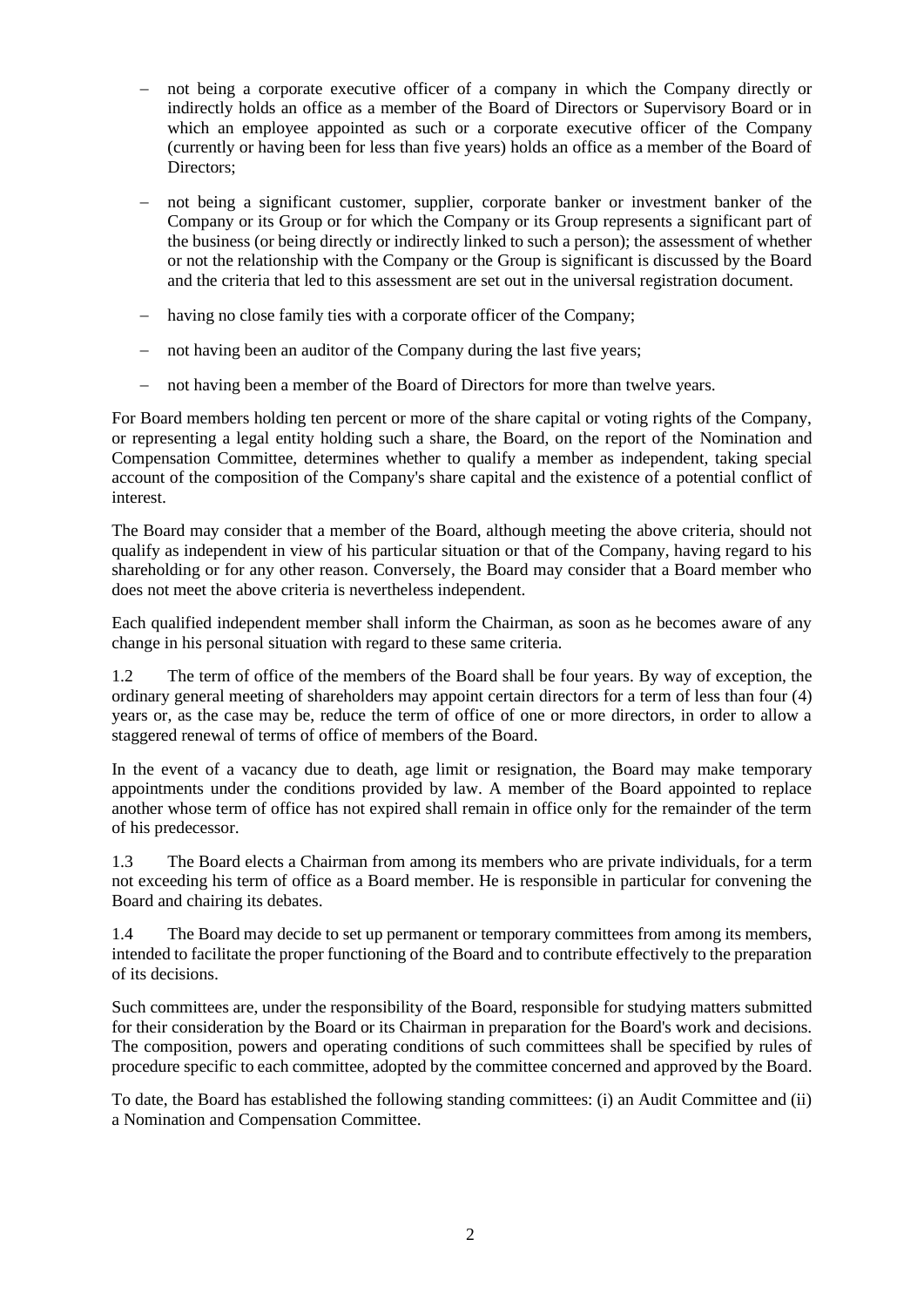# **Article 2 –Obligations of the members of the Board of Directors**

Acceptance and exercise of the office of member of the Board or Chairman entails an undertaking to satisfy at all times the conditions and obligations required by law, the Company's Articles of Association and these internal rules, in particular with regard to the holding of multiple offices. Each Board member is subject to the following principles:

2.1 Before accepting his duties, each member of the Board of Directors must be aware of his general or specific obligations. In particular, he must acquaint himself with the applicable legal or regulatory texts, the Company's Articles of Association and these internal rules.

2.2 Each member of the Board of Directors must act in all circumstances in the Company's interests.

2.3 Each member of the Board of Directors has the obligation to inform the Board of any situation of conflict of interest, even potential, and must abstain from attending the discussion and voting on the corresponding resolution. This obligation also applies to the censors appointed by the Board of Directors in accordance with article 16.1 of the Company's Articles of Association.

2.4 Each member of the Board of Directors must possess the following essential qualities:

- he must be mindful of the corporate interest;
- he must have good judgment, in particular of situations, strategies and people, based in particular on his experience;
- he must be able to anticipate and identify risks and strategic issues;
- he must be honest, present, active and involved.

2.5 Acceptance of the office of member of the Board of Directors implies devoting the necessary time and attention to this office. In particular, each member of the Board of Directors undertakes not to accept more than four (4) other terms of office as a member of the Board of Directors or of the Supervisory Board in listed companies outside the Group, including foreign companies, and must keep the Board informed of the terms of office held in other companies, including his participation on the board committees of these French or foreign companies.

2.6 Each member of the Board of Directors must, as far as possible in person, attend and participate in all meetings of the Board, or if applicable, of the Committees to which he belongs, unless he is prevented from attending by a major impediment.

2.7 Each member of the Board of Directors has the obligation to be informed so as to be able to contribute in a useful manner to the matters on the Board's agenda. He has the duty to request, within the appropriate time limits, the useful information he considers necessary to accomplish his mission.

2.8 Each member of the Board of Directors is bound, with regard to non-public information acquired in the performance of his duties, by a genuine obligation of professional secrecy which goes beyond the simple obligation of discretion provided for by law.

2.9 Each member of the Board of Directors must comply with the applicable regulations regarding market abuse and privileged information. In addition, he must declare to the Company any transaction carried out on the Company's securities in accordance with applicable laws and regulations. These provisions are subject to an annual reminder to all Board members and to specific information in the event of significant changes.

2.10 Each member of the Board of Directors must own at least 100 shares throughout his term of office and in any event not later than six (6) months following his appointment. Loans by the Company to members of the Board of Directors for the purchase of shares are not permitted.

At the time of taking up their duties, the members of the Board of Directors must put the shares they hold in registered form. The same shall apply to any subsequent securities acquired.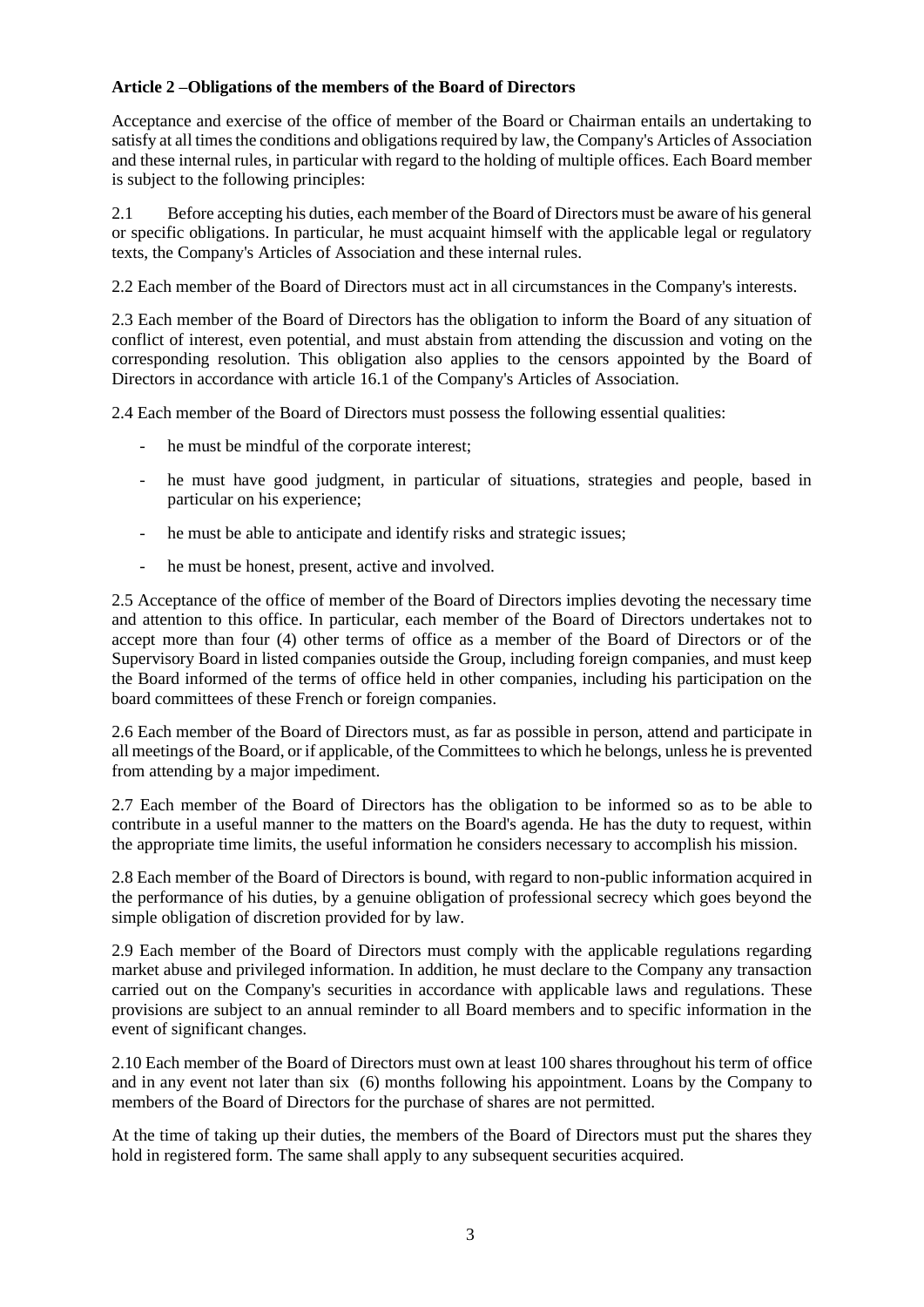2.11 Each member of the Board of Directors must, as far as possible, attend the general meetings of shareholders of the Company.

2.12 The Board shall ensure that non-members of the Board who attend meetings or participate in the work of the Board or Committees are also bound by an obligation of confidentiality regarding the information to which they have access.

### **Article 3 –Missions and duties of the Board of Directors**

3.1 The Board assumes the tasks and exercises the powers conferred on it by law, the Company's Articles of Association and the Board's internal rules. The Board determines the direction of the Company's activities and ensures their implementation. Subject to the powers expressly granted to shareholders' meetings and within the limits of the corporate purpose, it deals with any question concerning the proper functioning of the Company and settles by its deliberations the matters that concern it. The Board of Directors carries out such checks and audits as it deems appropriate.

3.2 The following decisions shall be subject to prior authorisation by the Board of Directors, acting by a simple majority of its members present or represented:

(i) approval and amendment of the annual budget of the Group;

(ii) the approval and significant modification of the annual business plan of the Group ;

(iii) any issue of shares, instruments or securities giving immediate or future access to the Company's capital;

(iv) the subscription, by any company of the Group, of any debt of a cumulative amount of more than  $€10,000,000$  per year in excess of the annual budget;

(v) any decision that may lead to an event of default or an acceleration event under the terms of the financing documentation of any company of the Group;

(vi) any over-expenditure on capital expenditures (capex) of the Group in excess of 10% of the annual budget;

(vii) the conclusion, termination or material amendment of any agreement to which a company of the Group is a party whose annual amount exceeds  $64,000,000$ , other than agreements covered by item (ix) and than investments of cash by companies of the Group in term accounts and term deposits with institutions of proven financial health, and which allow for the withdrawal of funds within a reasonable period of time;

(viii) any expenditure not included in the annual budget of the Group of an individual amount of more than  $\epsilon$ 2,000,000;

(ix) the creation, acquisition, assignment, or constitution of any security interest by any company of the Group in any business or subsidiary or on any asset for an amount in excess of  $\epsilon$ 2,000,000 (unless such transactions have been approved as part of the budget);

(x) the recruitment, the redundancy, the contractual termination ("*rupture conventionnelle*") or the settlement ("*accord transactionnel*") putting an end to the functions, the dismissal, the substantial modification of the functions or a change in compensation (unless it is part of the annual wage increases) of any member of the Executive Committee or corporate officer of the Group;

(xi) the conclusion by a company of the Group with a third party of any contract relating to an industrial or commercial joint venture or merger agreements that might have a significant impact on the Group;

(xii) the opening of a store, subsidiary, or new business in a new country;

(xiii) the appointment or renewal of the statutory auditors;

(xiv) any significant transformation or restructuring of a company of the Group;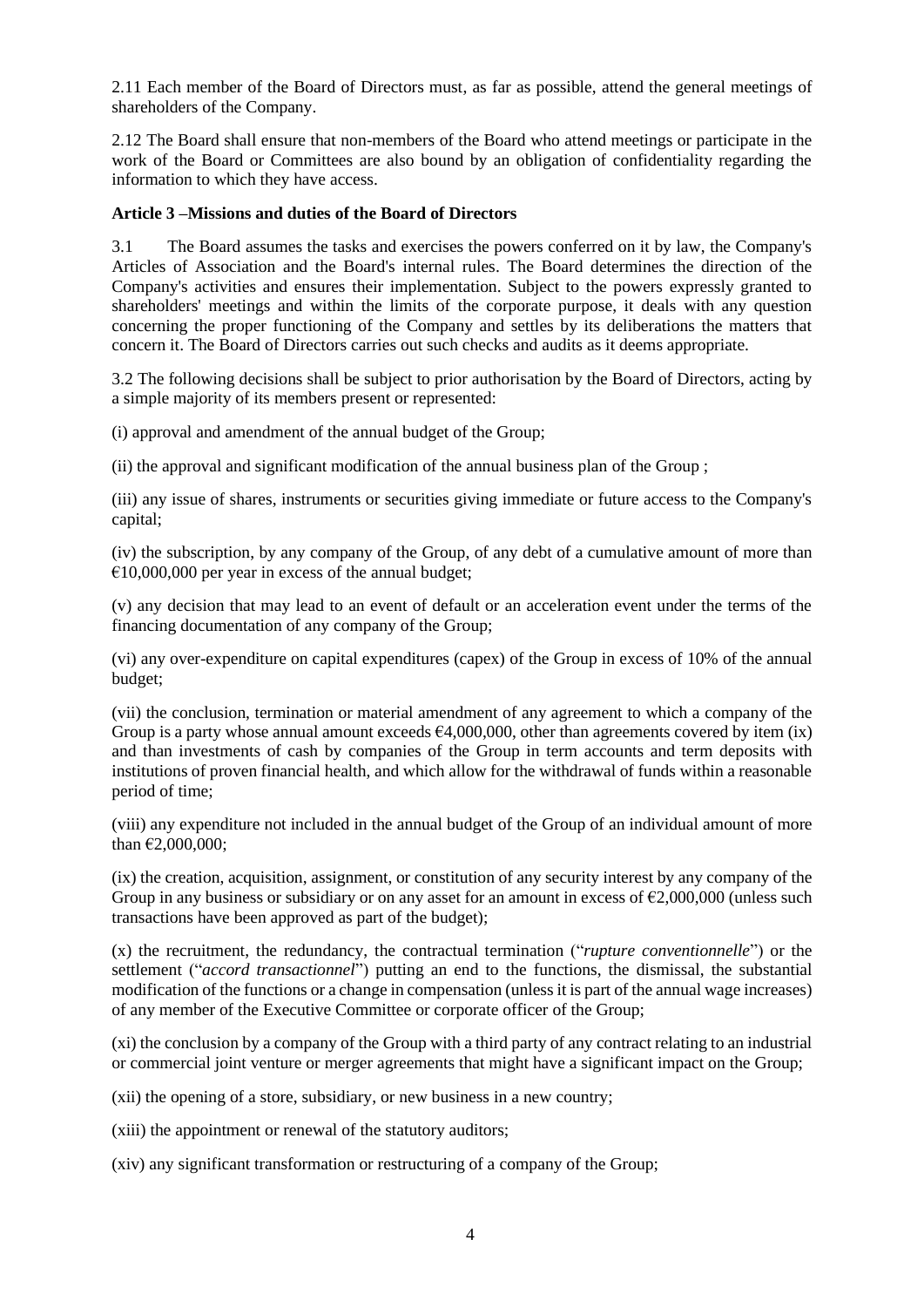(xv) the development of any new activity not directly related to the corporate purpose of the companies of the Group;

(xvi) any transaction directly or indirectly affecting the share capital or shareholders' equity of the Company (including any merger, spin-off or partial contribution of assets or distribution of dividends);

(xvii) a modification of more than 3% per year in relation to the Group's annual payroll budget;

(xviii) the conclusion, termination or amendment of any contract with the founders or principal officers of the Group (including their employment or service contracts);

(xix) the settlement of a dispute in an amount exceeding  $\epsilon$ 2,000,000.

3.3 The following decisions are subject to prior notification of the Board of Directors:

(i) the subscription, by any company of the Group, of any debt of a cumulative amount representing between  $\epsilon$ 3,000,000 and  $\epsilon$ 10,000,000 per year in excess of the annual budget;

(ii) the conclusion, performance or material modification of any agreement to which a company of the Group is a party whose annual amount is between  $\epsilon$ 2,000,000 and  $\epsilon$ 4,000,000, other than agreements covered by item (ix) of paragraph 3.2. above and than investments of cash by companies of the Group in term accounts and term deposits with institutions of proven financial health, and which allow for the withdrawal of funds within a reasonable period of time;

(iii) any expenditure not included in the annual budget of the Group of an individual amount representing between  $\epsilon$  1,000,000 and  $\epsilon$ 2,000,000;

(iv) the creation, acquisition, assignment or constitution of any security interest by any company of the Group in any business or subsidiary or on any asset for an amount between  $\epsilon$ 1,000,000 and  $\epsilon$ 2,000,000 (unless such operations have been approved as part of the budget);

(v) any significant change in accounting policies or rules currently used by the companies of the Group in preparing their interim and consolidated financial statements;

(vi) the settlement of a dispute amounting to between  $\epsilon$ 500,000 and  $\epsilon$ 2,000,000.

### **Article 4 – Information of the Board of Directors**

4.1 The Board and its Committees are composed of senior individuals, competent and experienced in the affairs of international companies, each with the time and willingness to participate in a useful manner and with a high sense of the primacy of the corporate interest, in the development of the activities and performance of the Company and its Group.

Each member of the Board may benefit, upon appointment, from additional training on the specific features of the Company and the companies it controls, their businesses and their sector of activity.

4.2 The Chairman shall provide the members of the Board, within a sufficient period and except in an emergency, with the information or documents in his possession enabling them to carry out their duties effectively. Any member of the Board who has not been given the opportunity to deliberate in full knowledge of the facts has the duty to inform the Board and to demand the information essential to the performance of his duties.

4.3 The Board may hear the principal officers of the Company, who may be called upon to attend Board meetings, with the exception of meetings or deliberations of the Board devoted to the presentation of the work of the Nomination and Compensation Committee on their compensation and the determination of such compensation by the Board.

The Board and the Committees may also hear experts in their respective fields of competence.

4.4 The Board will be regularly informed of the Company's and the Group's financial and cash position and commitments. The Chairman and Chief Executive Officer or, in the event of separation, the Chairman and the Chief Executive Officer, communicate to the directors on a permanent basis any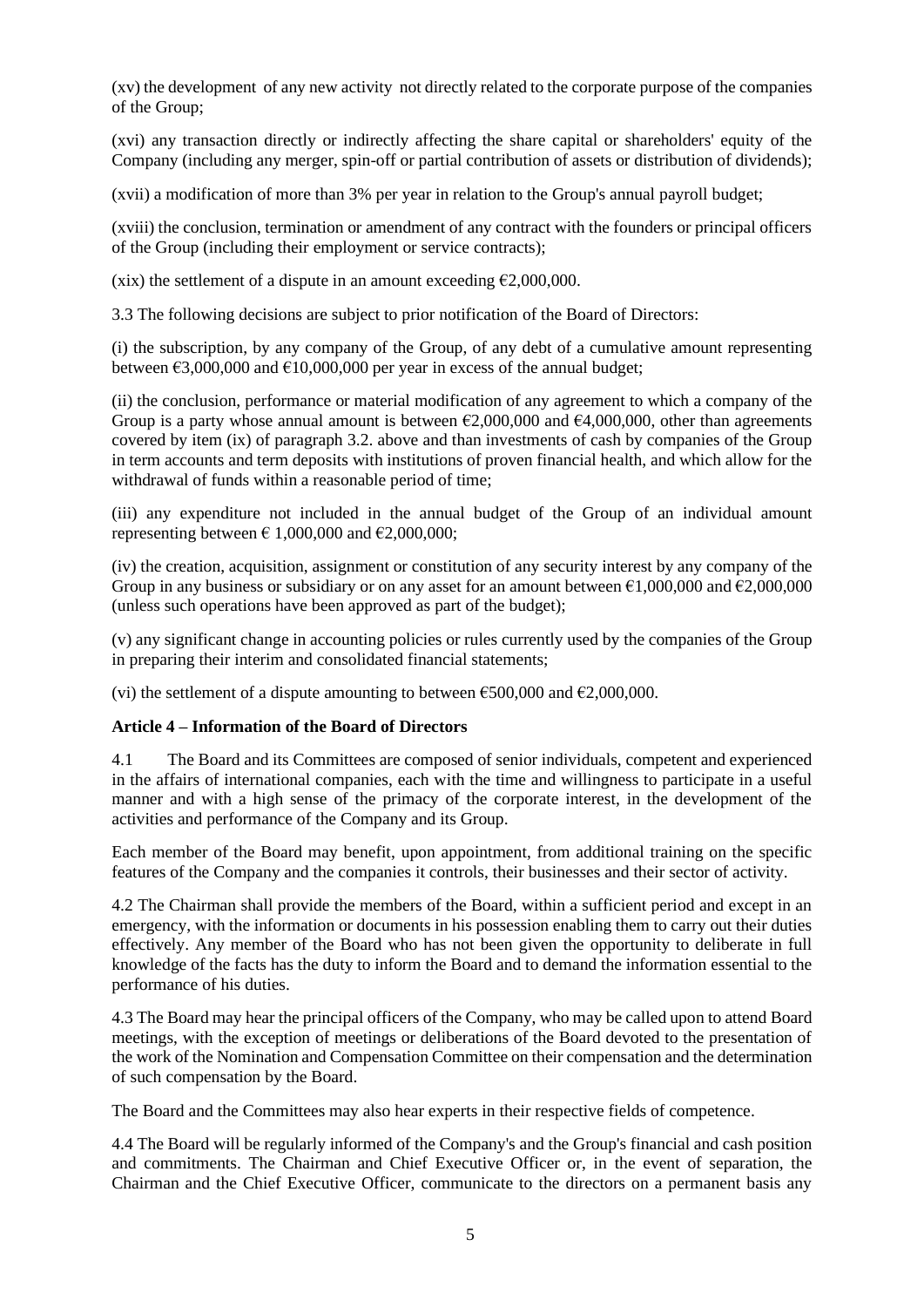information concerning the Company of which they are aware and of which they consider the communication useful or relevant.

4.5 Each member of the Board has the right to meet the Company's chief executives, including in the absence of the executive directors, but subject to having previously informed them.

### **Article 5 –Meetings of the Board of Directors**

5.1 The Board shall be convened by its Chairman or one of its members designated by the Chairman by any written means. Notice of meetings may be sent by the Secretary of the Board. The convening party shall set the agenda for the meeting.

5.2 The Board shall appoint a Secretary who may be chosen from outside its membership.

5.3 The Board shall meet at least four (4) times per year and, at any other time, as often as the Company's interest requires. The frequency and duration of meetings shall be such as to permit in-depth examination and discussion of the matters falling within the competence of the Board.

5.4 Board meetings shall be chaired by the Chairman; in the absence of the Chairman, they shall be chaired by the Vice-Chairman and in the absence of the Chairman and the Vice-Chairman, they shall be chaired by a member of the Board appointed by the Board.

5.5 The Board may only deliberate validly if at least half of its members are present. For the purposes of calculating the quorum and majority, members participating in meetings by videoconferencing or telecommunications means enabling their identification and guaranteeing their effective participation shall be deemed to be present, under the conditions laid down by the applicable legal and regulatory provisions.

5.6 Each meeting of the Board of Directors and the Committees established by it must be of sufficient duration to discuss the agenda in a useful and thorough manner. Decisions are taken by a majority of the members present or represented. In the event of a tie, the chairman of the meeting shall have the casting vote.

5.7 Board meetings give rise to the keeping of an attendance register and the drafting of minutes, under the legal and regulatory conditions. The minutes of Board meetings shall be drawn up in English and French when necessary, particularly for legal formalities. The attendance register shall mention the participation of members by videoconference or other means of telecommunication. The Secretary of the Board is empowered to issue and certify copies or extracts of minutes of Board meetings.

### **Article 6 - Compensation of members of the Board of Directors and Committees**

Upon the recommendation of the Nomination and Compensation Committee, the Board of Directors:

- freely distributes among its independent members the remuneration fixed by the general meeting of shareholders, taking into account the actual attendance by the directors on the Board and in the Committees. A quota determined by the Board and deducted from this remuneration is paid to Committee independent members, also taking into account their actual attendance at the said Committee meetings;
- − determines the amount of the Chairman's compensation;
- − may also allocate to some of its members exceptional compensation for assignments or mandates entrusted to them.

The Board examines the relevance of the level of directors' remuneration with respect to the duties and responsibilities incumbent upon each of the directors.

### **Article 7 - Evaluation of the functions of the Board of Directors**

7.1 The Board of Directors must review its ability to meet shareholder expectations by periodically reviewing its composition, organisation and operation. To this end, once a year, the Board must, on the report of the Nomination and Compensation Committee, devote an item on its agenda to assessing its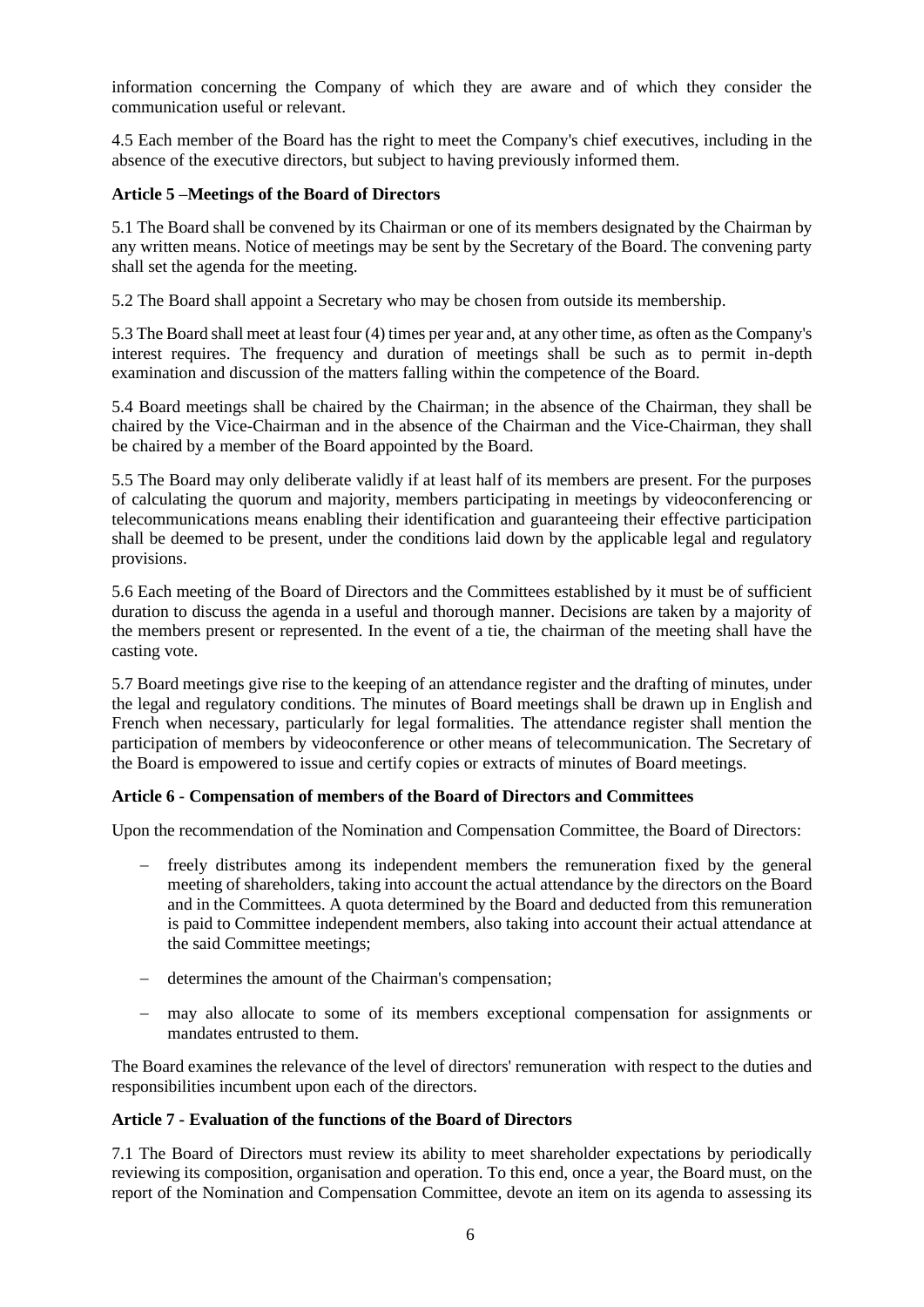operating conditions, verifying that important issues are properly prepared and discussed within the Board, and measuring the actual contribution of each member to the work of the Board in terms of their competence and involvement in the deliberations.

This evaluation is carried out on the basis of replies to an individual and anonymous questionnaire sent to each member of the Board once a year.

7.2 A formal evaluation is carried out at least every three years, possibly under the direction of an independent member of the Board of Directors and, if necessary, with the assistance of an external consultant.

7.3 The non-executive directors meet periodically, and at least once a year, in the absence of the executive or internal directors, in order in particular to assess the functions of the Chairman and CEO (or, in the event of separation, of the Chairman and the CEO) and, as the case may be, of the Deputy CEO or CEOs and to reflect on the future of management.

7.4 The Board shall evaluate, under the same conditions and at the same frequency, the operating conditions of the Standing Committees established within it.

7.5 The annual report shall inform the shareholders of the evaluations performed and the action taken.

### **Article 8 - Establishment of the Committees' internal rules - Common provisions**

8.1 Any decision of the Board of Directors falling within the competence of one of its Committees must be examined by the latter before being submitted to the Board of Directors. Any Committee may make non-binding written or oral recommendations to the Board of Directors. As part of their mission, Committees may hear the managers of any Group company.

8.2 The Committees shall meet as often as necessary, and at least twice (2) a year for the Audit Committee and once (1) a year for the Nomination and Compensation Committee. A Committee is convened by its Chairman or by any of its members.

8.3 A Committee is validly constituted if at least half of its members are present or represented. It deliberates by a simple majority of the members present or represented, it being specified that any member of a Committee may be represented by another member of such Committee. In the event of a tie, the chairman of the meeting shall have the casting vote.

8.4 Minutes of each meeting of a Committee shall be taken by a secretary appointed by the Chairman of the Committee. The Secretary of the Board may be appointed secretary of each Committee.

The internal rules of each of the permanent Board Committees are appended to this document.

\* \* \* \*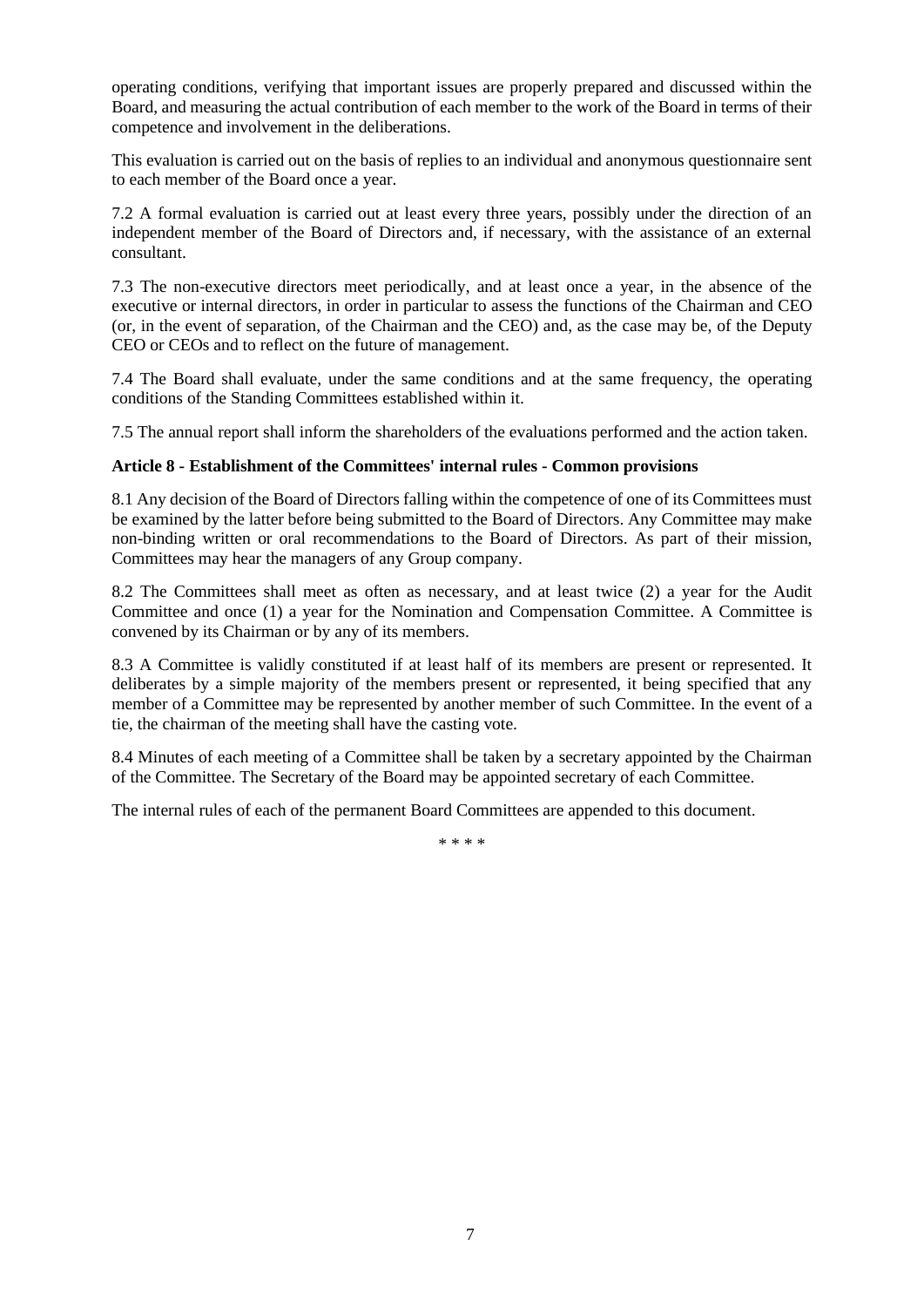#### **ANNEX 1 INTERNAL RULES OF THE AUDIT COMMITTEE**

The Audit Committee is responsible for monitoring matters relating to the preparation and audit of accounting and financial information.

#### **Article 1 - Missions of the Committee**

The mission of the Audit Committee is to monitor issues relating to the preparation and audit of accounting and financial information and to ensure the effectiveness of the risk monitoring and operational internal control system, in order to facilitate the exercise by the Board of Directors of its control and audit missions in this respect.

In this context, the Audit Committee has the following main tasks:

(i) Monitoring the financial reporting process. The Audit Committee must examine, prior to their presentation to the Board of Directors, the annual or half-yearly corporate and consolidated financial statements and ensure the relevance and consistency of the accounting methods used to prepare such financial statements. The Committee will review, as appropriate, material transactions where a conflict of interest may have occurred.

In particular, the Audit Committee must examine the provisions and their adjustments and any situation that might generate a significant risk for the Group, as well as any financial information or any quarterly, half-yearly or annual report on the progress of corporate affairs, or prepared in connection with a specific transaction (contribution, merger, market transaction, etc.).

This review must take place at least two (2) days prior to the Board's review when the latter approves the annual financial statements and, as far as possible, at least two (2) days before the review by the Board when the latter approves the half-yearly financial statements or takes any other decision.

The examination of the financial statements must be accompanied by a presentation by the Statutory Auditors indicating the essential points, not only relating to the results of the legal audit, particularly audit adjustments and significant weaknesses in internal auditing identified during the work, but also to the accounting options selected, as well as a presentation by the Chief Financial Officer describing the Company's exposure to risks and significant off-balance sheet commitments.

(ii) Monitoring the effectiveness of internal control, internal audit and risk management systems relating to financial and accounting information.

> The Audit Committee must ensure the relevance, reliability and implementation of the Company's internal control, identification, hedging and risk management procedures relating to its activities and accounting and financial information.

> The Committee must also examine the significant risks and off-balance sheet commitments of the Company and its subsidiaries. In particular, the Committee must hear the heads of internal audit and regularly review the mapping of business risks. The Committee must also give its opinion on the organisation of the internal audit service and be informed of its work programme. It must receive internal audit reports or a periodic summary of such reports.

> The detailed review of risk mapping is carried out at dedicated Committee meetings. The Committee examines significant risks and off-balance sheet commitments, specifies the extent of any malfunctions or weaknesses communicated to it and informs the Board, as the case may be.

> The Committee ensures the existence, effectiveness, deployment and implementation of corrective actions in the event of weaknesses or material anomalies identified in the internal control and risk management systems.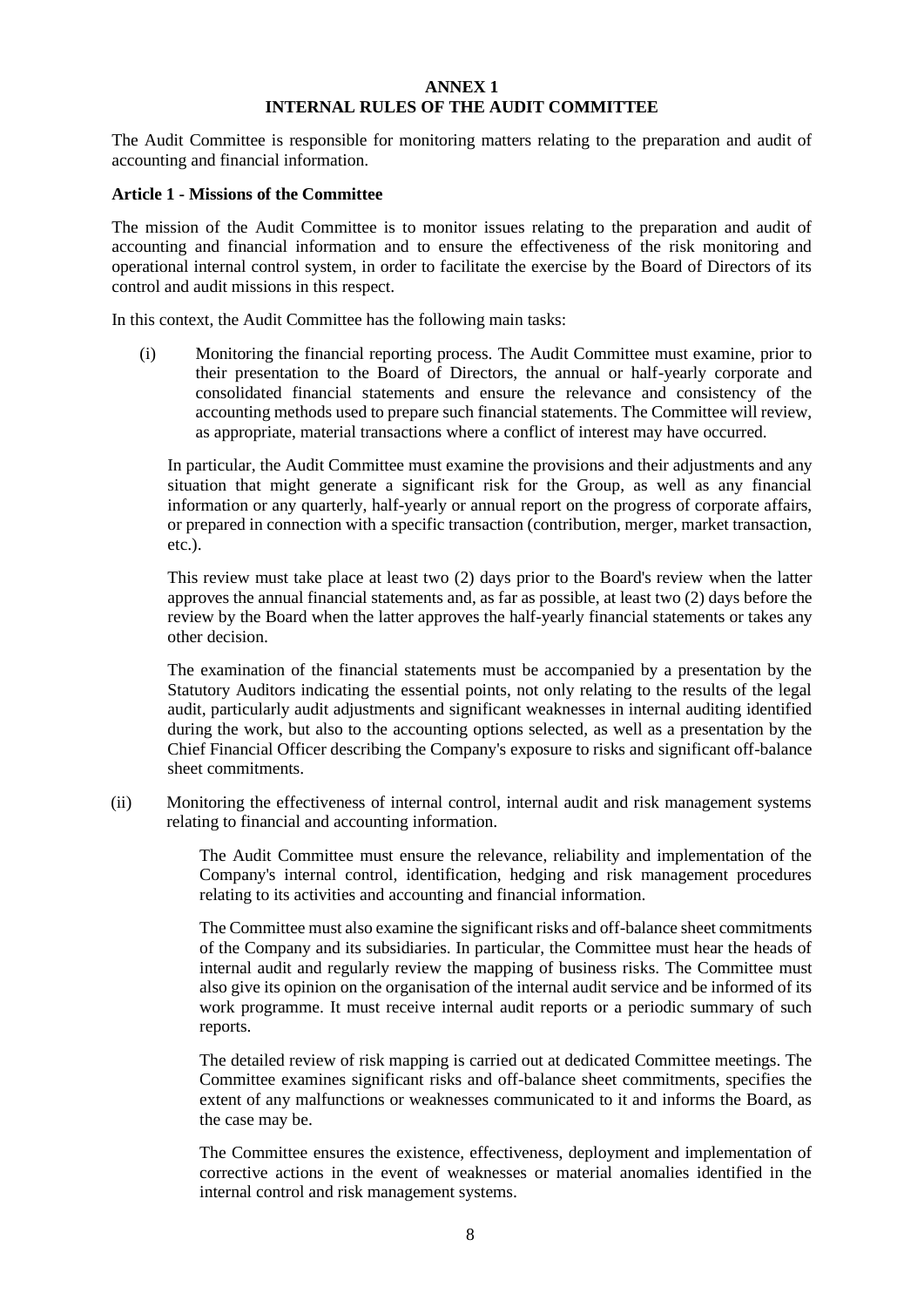(iii) Monitoring of the statutory audit of the parent company and consolidated financial statements by the Company's Statutory Auditors.

The Committee must inform itself and follow up with the Company's Statutory Auditors (including in the absence of management), in particular about their general work program, any difficulties they may have encountered in the performance of their duties, any changes they feel should be made to the Company's financial statements or other accounting documents, any accounting irregularities, anomalies or inaccuracies they may have identified, any significant uncertainties and risks relating to the preparation and processing of accounting and financial information, and any significant weaknesses in internal control they may have discovered.

The Committee must regularly hear the Statutory Auditors, including without management present. In particular, the Audit Committee must hear the Statutory Auditors during the meetings of the Committee dealing with the review of the financial information preparation process and the review of the accounts, so that they can report on the performance of their mission and the conclusions of their work.

(iv) Monitoring the independence of the Statutory Auditors.

The Committee must oversee the selection and renewal procedure for the Statutory Auditors and submit the result of this selection to the Board of Directors. When the terms of office of the Statutory Auditors expire, the selection or renewal of the Statutory Auditors may be preceded, on the proposal of the Committee and the decision of the Board, by a call for tenders supervised by the Committee, which validates the specifications and the choice of the firms consulted, ensuring the selection of the "best bidder" and not the "lowest bidder".

In order to enable the Committee to monitor, throughout the term of office of the Statutory Auditors, the rules of independence and objectivity of the latter, the Audit Committee must in particular be informed each year of::

- the Statutory Auditors' declaration of independence;
- the amount of fees paid to the Statutory Auditors' network by companies controlled by the Company or the entity that controls it for services that are not directly related to the Statutory Auditors' mission; and
- information on the services performed in connection with due diligence directly related to the Statutory Auditors' assignment.

The Committee must also review with the Statutory Auditors the risks to their independence and the safeguards taken to mitigate such risks. In particular, it must ensure that the amount of fees paid by the Company and the Group, or the share they represent in the revenues of firms and networks, are not such as to impair the independence of the Statutory Auditors.

The statutory audit assignment must be exclusive of any other diligence not related to this assignment with regard to the code of ethics of the profession of statutory auditor and professional standards. The selected Statutory Auditors must relinquish for themselves and the network to which they belong any advisory activity (legal, tax, IT, etc.) carried out directly or indirectly for the Company. With regard to companies controlled by the Company or the company that controls it, the Statutory Auditors must refer more specifically to the Code of Ethics of the Statutory Auditors profession. However, after prior approval by the Audit Committee, work ancillary to or directly complementary to the audit of the accounts may be carried out, such as acquisition or post-acquisition audits, but excluding evaluation and advisory work.

The Committee shall report regularly to the Board of Directors on the performance of its duties and immediately inform it of any difficulties encountered.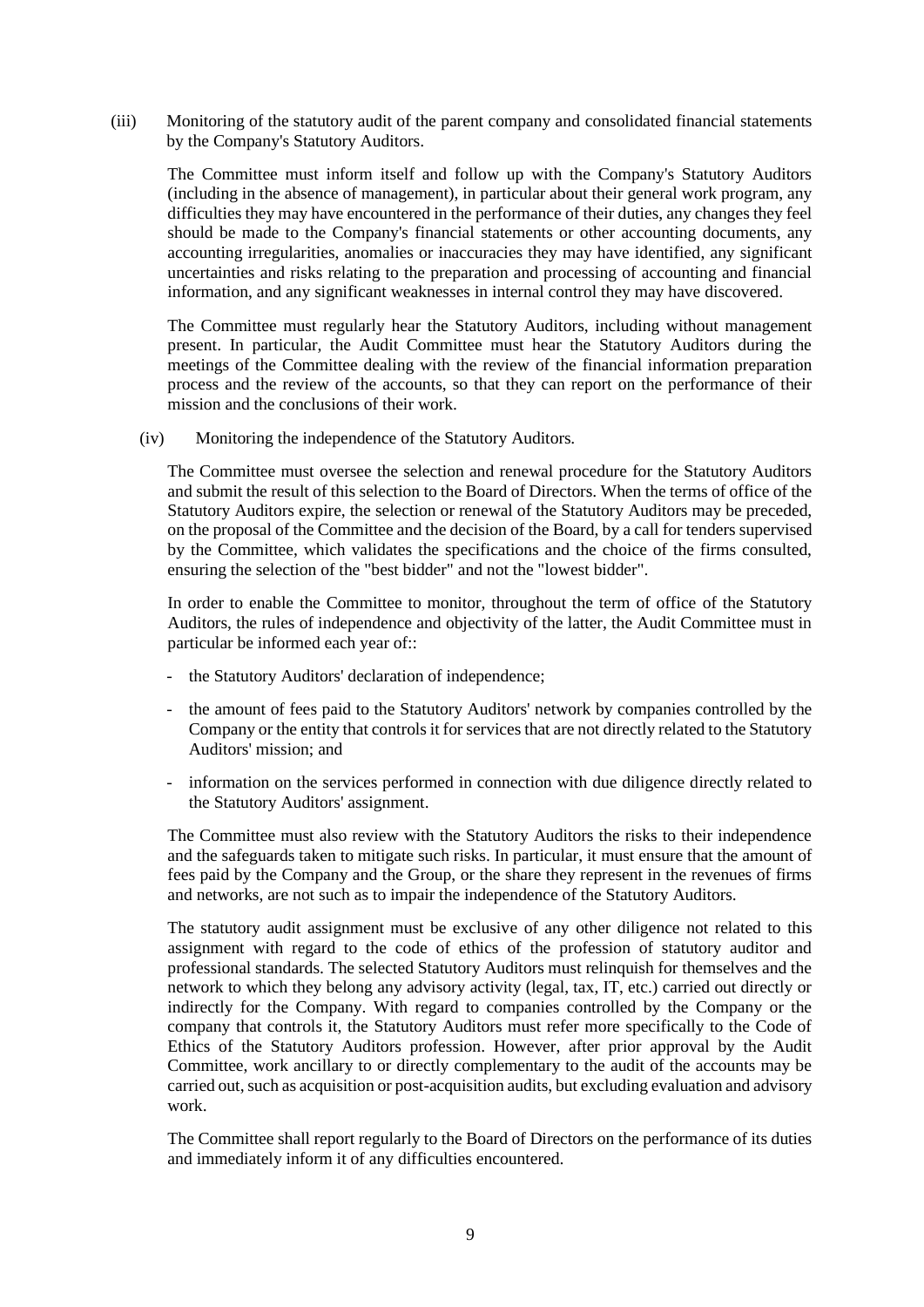## **Article 2 - Composition of the Committee**

The Audit Committee is composed of three (3) or four (4) members, at least two thirds of whom are appointed from among the independent members of the Board of Directors, on the proposal of the Nomination and Compensation Committee. The composition of the Audit Committee may be amended by the Board of directors and, in any event, must be amended in the event of a change in the general composition of the Board of Directors.

In particular, in accordance with applicable legal provisions, Committee members must have specific financial and/or accounting skills.

All members of the Audit Committee must be provided, at the time of their appointment, with detailed information on the Company's accounting, financial and operational aspects.

The term of office of the members of the Audit Committee coincides with their term of office as members of the Board of Directors. It may be renewed at the same time as the latter.

The Chairman of the Audit Committee is appointed, after special examination, by the Board of Directors, on the proposal of the Nomination and Compensation Committee, from among the independent members. The Audit Committee may not include any executive officer.

The secretariat for the work of the Committee may be provided by any person appointed by or in agreement with the Chairman of the Committee.

### **Article 3 – Committee meetings**

The Audit Committee may validly deliberate either at a meeting or by telephone or videoconference when convened by its Chairman or any of its members, provided that at least half of the members are present or represented.

Notices of meetings must include an agenda and may be sent orally or by any other means.

The Audit Committee adopts its decisions by a simple majority of the members present or represented, each member having one vote. In the event of a tie, the chairman of the meeting shall have the casting vote.

Each member of the Audit Committee has the obligation to disclose to the Committee any situation of conflict of interest, even potential, and must refrain from attending the debate and from participating in the vote on the corresponding deliberation.

The Audit Committee meets as often as necessary and, in any event, at least twice a year during the preparation of the annual and half-yearly financial statements.

Meetings are held before the Board of Directors' meeting and, if possible, at least two days before the meeting when the Audit Committee's agenda includes the review of the interim and annual financial statements prior to their examination by the Board of Directors.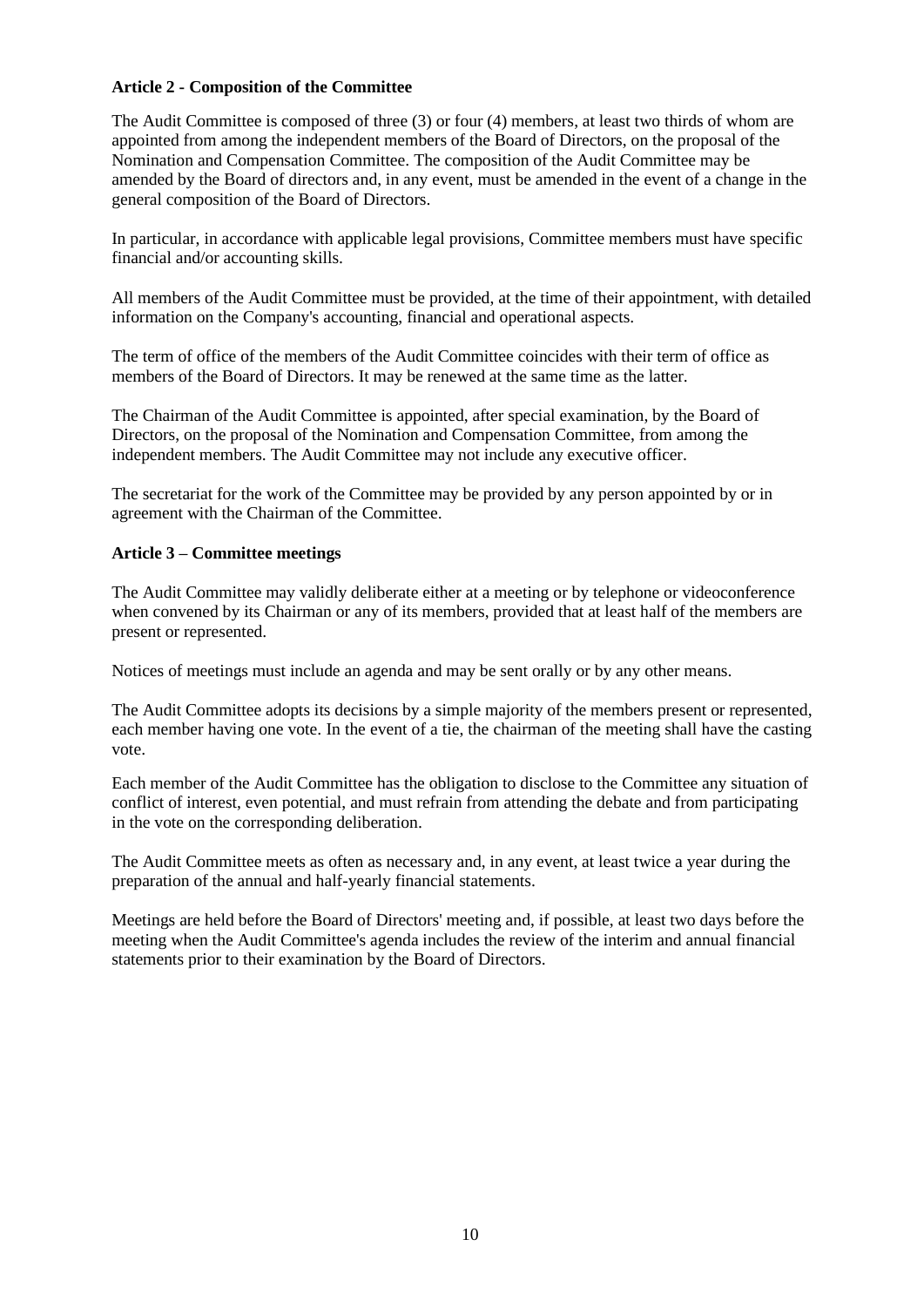## **Article 4 – Compensation of members of the Committee**

The compensation of the members of the Committee is set by the Board of Directors on the proposal of the Nomination and Compensation Committee.

The expenses incurred by the members of the Audit Committee for the holding of its meetings (travel, hotels, etc.) will be reimbursed by the Company upon presentation of documentary evidence.

### **Article 5 - Work of the Committee**

The Committee shall have all the resources it deems necessary to carry out its mission.

In the strict scope of exercising its duties, the Committee may contact the Company's senior executives after informing the Chairman of the Board of Directors and reporting thereon to the Board of Directors. The Committee may also request external technical studies on matters within its competence, at the Company's expense and within the limits of an annual budget that may be decided by the Board of Directors, after having informed the Chairman of the Board of Directors or the Board of Directors itself and subject to reporting to the Board of Directors. In such cases, the Committee shall ensure the objectivity of the relevant advice.

The Committee may thus hear the Company's Statutory Auditors and Group companies, the Finance, Accounting and Treasury Directors and the Head of Internal Audit. These hearings may be held, if the Committee so wishes, in the absence of members of the Executive Board. In addition, it may ask the senior executives to provide it with any information.

The Committee receives significant documents falling within its remit (financial analyst ratings, rating agency ratings, summaries of audit assignments, etc.). It may request additional studies if it so wishes.

The Committee may call upon outside experts as necessary, while ensuring their competence and independence.

The Committee may formulate any opinions or recommendations to the Board of Directors in the areas corresponding to the tasks described above.

The Committee Secretary prepares minutes of each meeting of the Audit Committee in English, which are sent to the members of the Audit Committee and other members of the Board of Directors.

Members of the Committee and participants in meetings are bound by professional secrecy.

### **Article 6 – Miscellaneous**

Under no circumstances may the Committee replace the Board of Directors. In the event that there is any contradiction between these terms and conditions on the one hand, and the internal rules of the Board of Directors, the Company's Articles of Association or the law, on the other hand, the latter shall prevail.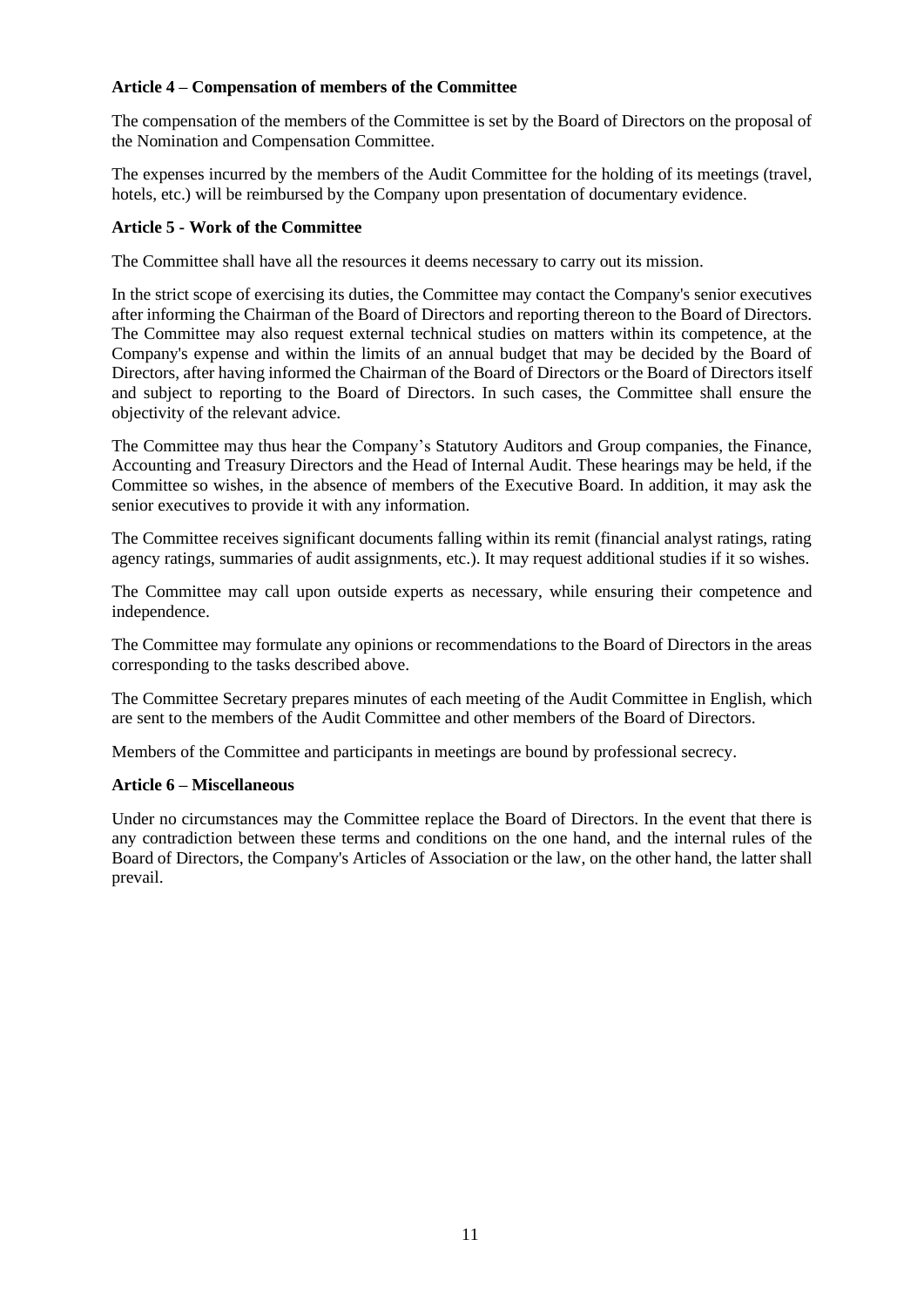### **ANNEX 2**

#### **INTERNAL RULES OF THE NOMINATION AND COMPENSATION COMMITTEE**

The Nomination and Compensation Committee plays an essential role in the composition and compensation of Executive Management and the Board of Directors.

#### **Article 1 - Missions of the Committee**

The Nomination and Compensation Committee is a specialised committee of the Board of Directors whose main tasks are to assist the Board in (i) the composition of the management bodies of the Company and its Group and (ii) the determination and regular assessment of all compensation and benefits of the Company's executive officers, including any deferred benefits and/or voluntary or involuntary termination benefits of the Group.

#### *Missions relating the appointments*

In this respect, it performs the following tasks in particular:

*Proposals for the appointment of members of the Board of Directors, General Management and Board Committees.*

The Nomination and Compensation Committee is responsible in particular for making proposals to the Board of Directors with a view to the appointment of the members of the Board of Directors (by the general eeting or by co-option) and the members of the General Management, as well as the members and the Chairman of the Committees of the Board of Directors.

To this end, it shall submit reasoned proposals to the Board of Directors. These are guided by the interests of the shareholders and the Company. In general, the Committee must strive to reflect a diversity of experience and viewpoints, while ensuring a high level of competence, internal and external credibility and stability of the Company's corporate bodies. In addition, it draws up and updates a succession plan for the members of the Board of Directors, as well as for the Company's and the Group's principal managers, in order to be in a position to rapidly propose succession solutions to the Board of Directors, particularly in the event of unforeseeable vacancies.

With regard specifically to the appointment of the members of the Board of Directors, the Committee particularly takes into account the following criteria: (i) the desirable balance of the composition of the Board of Directors in view of the composition and evolution of the Company's shareholding, (ii) the desirable number of independent members, (iii) the proportion of men and women required by current regulations, (iv) the appropriateness of reappointment and (v) the integrity, competence, experience and independence of each candidate. The Nomination and Compensation Committee must also organise a procedure to select future independent members and carry out its own research on potential candidates before approaching them.

When making its recommendations, the Nomination and Compensation Committee must aim to ensure that the independent members of the Board of Directors and the Committees comprise at least the number of independent members required by the governance principles to which the Company refers.

#### *Annual review of the independence of the members of the Board of Directors*

Each year, before publication of the Company's annual report, the Nomination and Compensation Committee examines the situation of each member of the Board of Directors with regard to the independence criteria adopted by the Company, and submits its opinions to the Board with a view to the latter examining the situation of each interested party with regard to such criteria.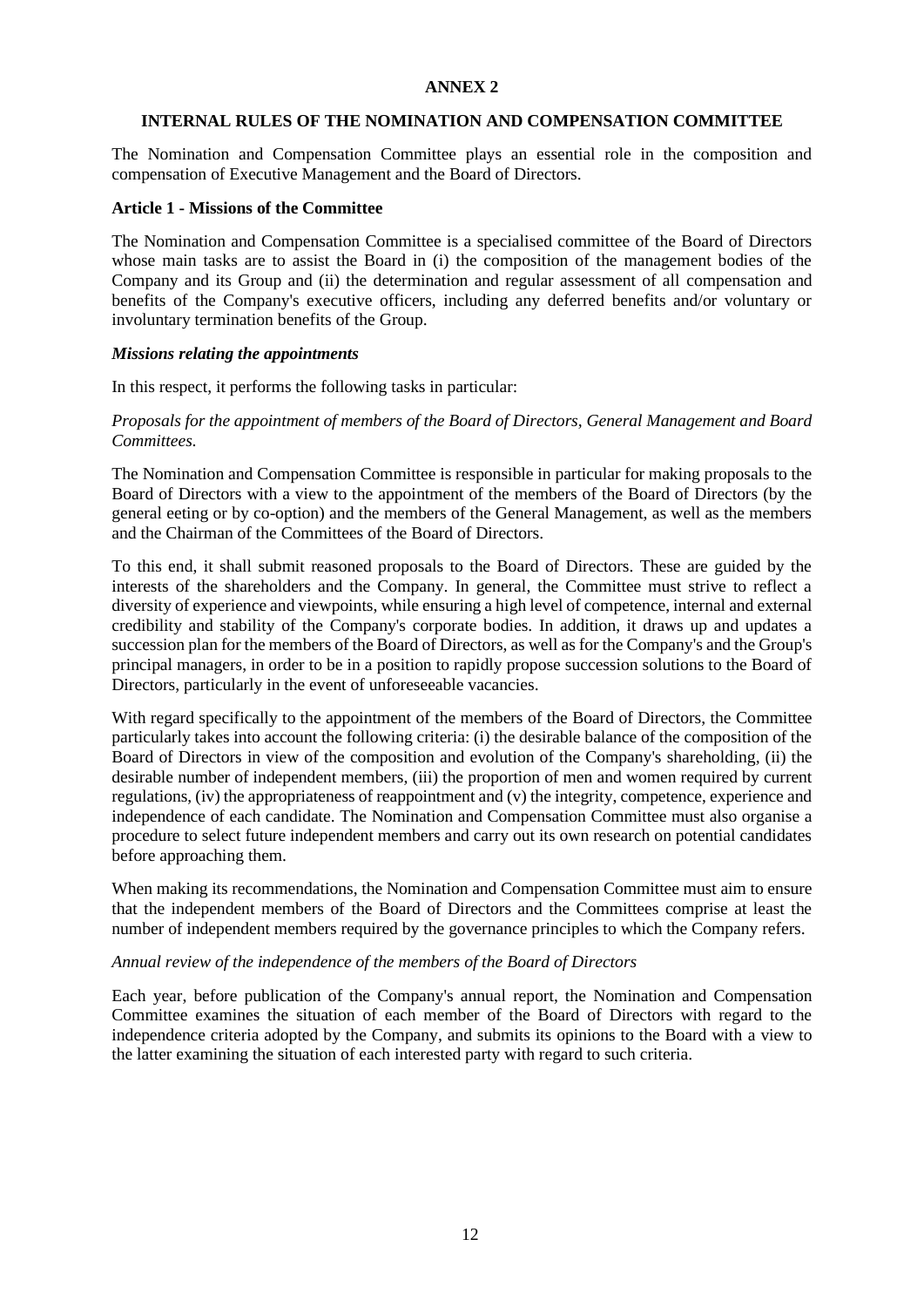#### *Missions relating to compensation*

In this respect, it performs the following tasks in particular:

*Review and proposal to the Board of Directors concerning all elements and conditions of compensation of the Group's main executives*

The Committee draws up proposals that include fixed and variable compensation, but also, as the case may be, stock options, performance share grants, pension and provident schemes, termination benefits, benefits in kind or specific benefits and any other direct or indirect (including long-term) compensation that may constitute the compensation of members of the Executive Board.

The Committee is informed of the same elements of the compensation of the Group's principal senior executives and of the policies implemented in this respect within the Group.

In preparing its proposals and work, the Committee takes into account corporate governance practices to which the Company adheres, and in particular the following principles:

- (i) The total compensation of the members of the Executive Board submitted to the Board of Directors for approval takes into account the general interest of the company, market practices and the performance of the members of the Executive Board.
- (ii) Each element of the compensation of the members of the General Management is clearly motivated and corresponds to the general interest of the company. The appropriateness of the proposed compensation must be assessed within the Company's business environment and by reference to French and international market practices.
- (iii) The compensation of the members of Executive Board must be determined fairly and consistently with that of the Group's other senior executives, taking into account in particular their respective responsibilities, skills and personal contribution to the Group's performance and development.
- (iv) The Committee proposes criteria for defining the variable portion of the compensation of members of the Executive Board, which must be consistent with the annual assessment of the performance of the members of the Executive Board and with the Group's strategy. The performance criteria used to determine the variable portion of the compensation of the members of Executive Board, whether in the form of bonuses or the granting of stock options or performance shares, must be simple to establish and explain, satisfactorily reflect the Group's performance and economic development objective at least in the medium term, allow for transparency with regard to shareholders in the annual report and at general meetings and correspond to the Company's objectives and normal practices with regard to the compensation of its executives.
- (v) The Committee monitors developments in the fixed and variable portions of the compensation of members of the Executive Board over several years in the light of the Group's performance.
- (vi) Where appropriate, and especially in the case of stock options or performance shares, the Committee ensures that these are motivated by the objective of strengthening convergence over time of the interests of the beneficiaries and the Company. All members of the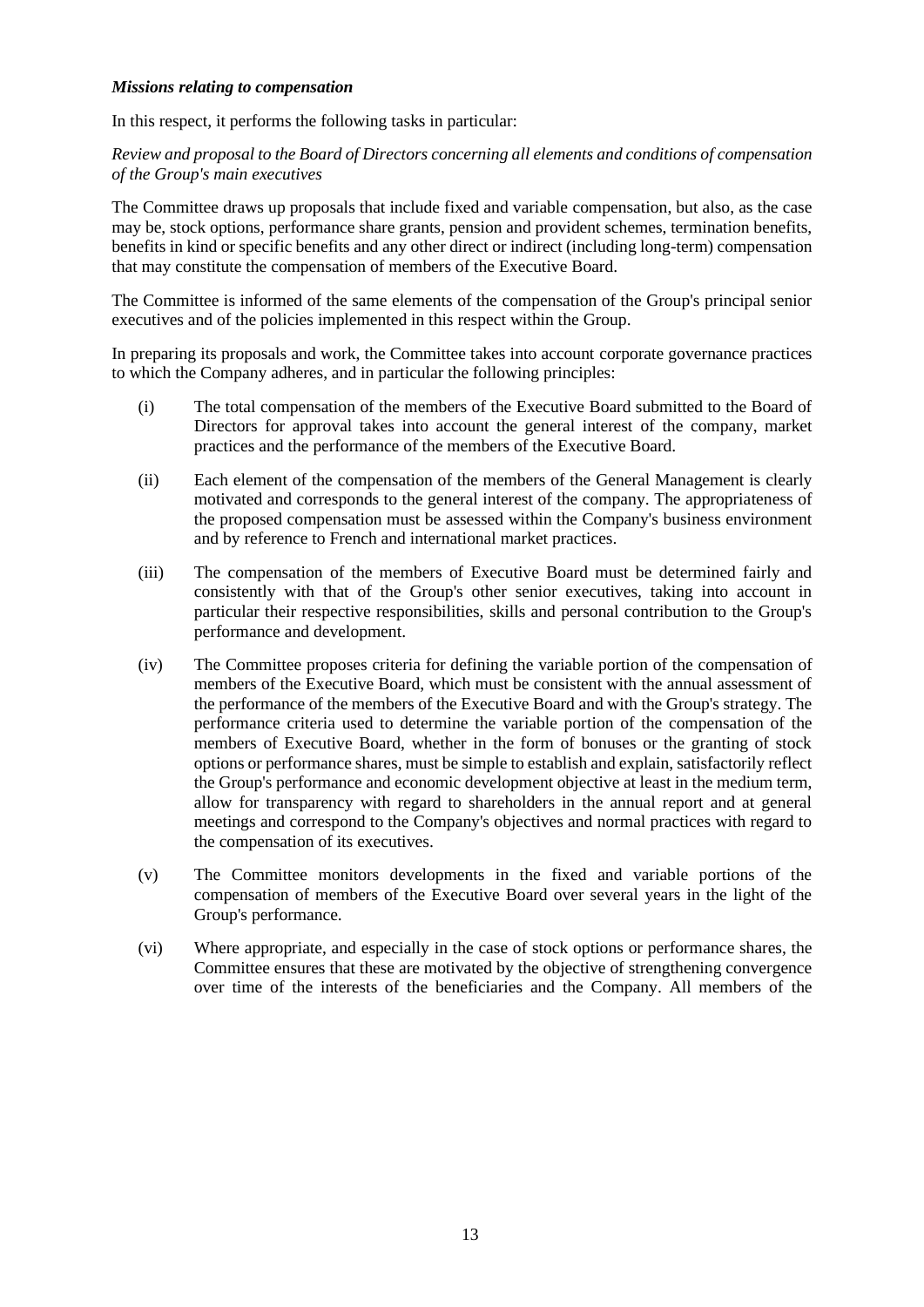Executive Board must undertake not to hedge their risk under such options or performance shares.

- (vii) The same methodology applies to the assessment of the compensation and benefits of the Company's principal executives who are not corporate officers of the Company and, more generally, to the policies implemented in this respect.
- (viii) In all the above matters, the Committee may, on its own initiative or at the request of the Board of Directors or Executive Management, formulate any proposal or recommendation.

### *Review and proposal to the Board of Directors concerning the method of allocation of directors' remuneration*

The Committee proposes to the Board of Directors a distribution of directors' remuneration and the individual amounts to be paid in this respect to the members of the Board of Directors, taking into account in particular their actual attendance of the Board and its Committees, the responsibilities they incur and the time they have to devote to their duties.

The Committee also formulates a proposal on the compensation allocated to the Chairman of the Company's Board of Directors.

### *Exceptional missions*

The Committee is consulted for recommendation to the Board of Directors on any exceptional compensation relating to exceptional missions that may be entrusted by the Board of Directors to specific members.

## **Article 2 - Composition of the Committee**

The Nomination and Compensation Committee is composed of three (3) or four (4) members, of which more than half are independent members of the Board of Directors. They are appointed by the Board from among its members and in consideration of their independence and their competence in the selection or compensation of executive directors of listed companies.

The composition of the Committee may be modified by the Board of Directors and, in any event, must be modified in the event of a change in the general composition of the Board of Directors.

The term of office of the members of the Nomination and Compensation Committee coincides with their term of office as members of the Board. It may be renewed at the same time as the latter.

The Board of Directors appoints the Chairman of the Nomination and Compensation Committee is appointed from among the independent members. The Nomination and Compensation Committee may not include any executive officer.

The secretariat for the work of the Committee may be provided by any person appointed by or in agreement with the Chairman of the Committee.

### **Article 3 - Committee meetings**

The Nomination and Compensation Committee may validly deliberate either at a meeting or by telephone or videoconference when convened by its Chairman or any of its members, provided that at least half of the members are present or represented. The notices of meeting must include an agenda and may be transmitted orally or by any other means.

The Nomination and Compensation Committee takes its decisions by a simple majority of the members present or represented, each member having one vote. In the event of a tie, the chairman of the meeting shall have the casting vote.

Each member of the Nomination and Compensation Committee has the obligation to disclose to the Committee any situation of conflict of interest, even potential, and must refrain from attending the debate and from participating in the vote on the corresponding deliberation.